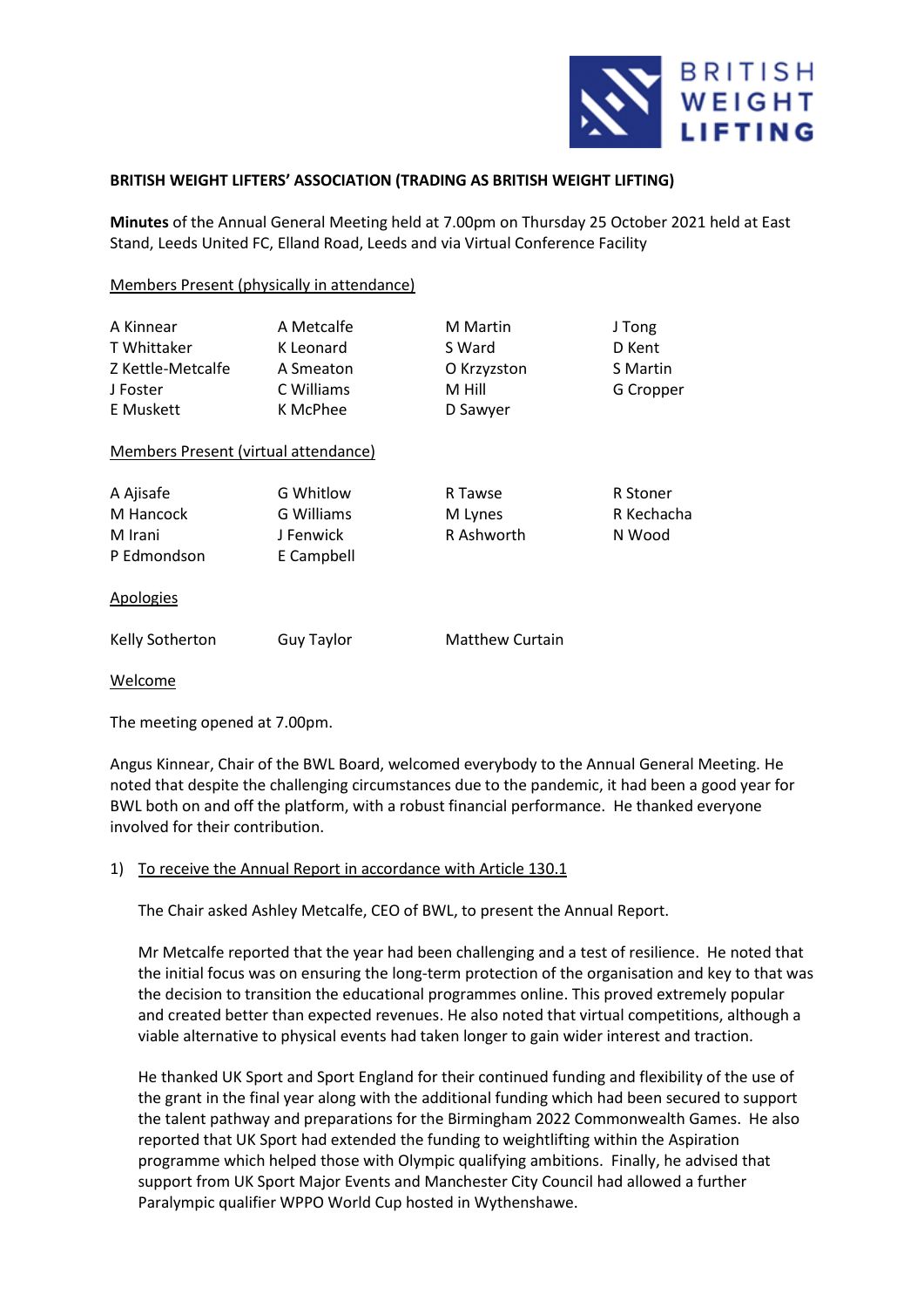

Mr Metcalfe provided an update on Sport England targets of diversity trends, influencing figures, membership numbers including those in low socio-economic groups.

Regarding elite performance and due to the cancellation of the majority of international competitions, Mr Metcalfe advised that BWL had still supported its leading female lifters, so they remained in strong Olympic qualification positions and were well managed by Stuart Martin and his team. He added that they performed well in Moscow at the European Championships, with GB athletes picking up 3 medals. Under the leadership of Tom Whittaker, the team supported the elite para powerlifting team to make huge progress despite the challenges of the pandemic. At the Word Cup in Manchester, there were very encouraging performances from a number of the team members.

Mr Metcalfe reminded everyone of the winners of the Annual Achievement Awards and congratulated them all.

He advised that the financial year made a surplus of £89,835 and that a donation had been made to BWL's new Foundation. He also thanked all our commercial partners for standing by the organisation in difficult times and noted that good progress had been made with all areas of governance.

Finally, Mr Metcalfe congratulated Emily Campbell, Micky Yule, Louise Sugden and Olivia Broome for their outstanding performances in Tokyo.

2) To receive the Annual Accounts for the year ended 31 March 2021 in accordance with Article 130.2

Mr Martin reported that a surplus of £89,835 had been generated which was the best results for a generation. He advised that this had been due to a growth in online course income and due to to the generosity of Sport England in the use of the grant money. He provided a high-level analysis of income and expenditure and provided an update on the current position of the reserves which were now above minimum levels determined by the organisations Reserve Policy. Mr Kent asked if there was a plan to continue increasing the reserves and it was noted that the current level of reserves gave BWL greater flexibility to re-invest back into the sport.

3) To formally elect Jenny Tong as a Non-Executive Director in accordance with Articles 41, 42 and 130.4

The members voted unanimously to formally elect Jenny Tong for an initial period of 4 years.

4) To note that there are no elected directors retiring and seeking re-election and that no other nominations have been received

The members noted that no nominations had been received.

5) To transact any other business that is included on the notice calling the meeting in accordance with Article 122.5.

No other business was raised.

The Chair thanked everyone for attending and declared the meeting closed at 7.40pm.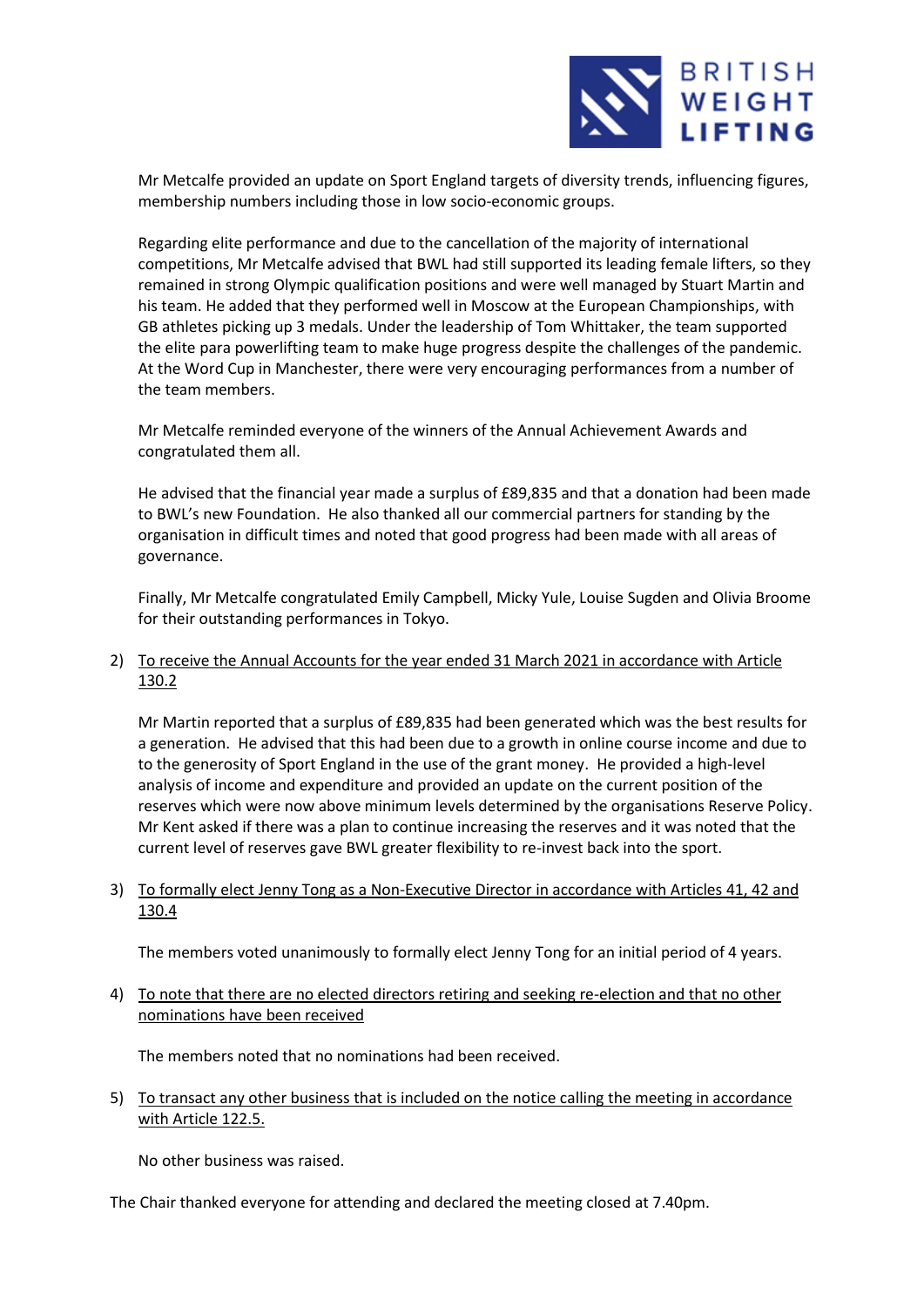## **Open Forum**

BRITISH WEIGHT **LIFTING** 

The Chair then invited questions from members on any matters not covered by the Annual General Meeting.

D Kent – asked whether BWL had plans to be part of the return to activity. Mr Metcalfe responded that BWL would be keen to re-engage with its members and welcome them back to physical competitions and training as soon as was feasible. He also added it was the aim for BWL to become a bigger and stronger voice for strength related activity which was a key part of the new strategy due to be launched. He noted that there were plans to partner with the health and fitness sector in order to reach a broader audience.

D Kent – asked about the plan to correct the recent loss of members in low socio-economic groups. Mr Metcalfe advised that projects and schemes would be developed with clubs in these areas and all individuals would be encourage to re-engage with the sport.

J Tong – felt that BWL's social media focused on selling courses and not the sport of weightlifting. She also believed costs to enter competitions or become a member were too high. Mr Metcalfe responded that he believed all pricing was reasonable but would take on board the comments and review further. He also advised that the business model for physical competitions was to break-even and to provide high-quality, safe and fun events and it was not a priority to make a profit. However it was necessary to charge for competition entries and spectator tickets as they were a key form of income generation. It was suggested that development programmes to target particular groups and offer reduced ticket prices could be considered in future. A Kinnear advised that the social media calendar would be reviewed in order to balance commercial and athlete engagement posts.

G Whitlow – asked about the prospects for the Commonwealth Games in light of the core sports announcement. Mr Metcalfe noted that he was confident of a strong performance but accepted that following new rule changes, Weightlifting was no longer guaranteed to be part of future Games programmes. Mr Metcalfe added it was part of BWL's remit to lobby the Commonwealth Games Federation to ensure the sport remained an integral part of the Games.

R Kechacha – asked if there was a membership strategy in place for 2022. Mr Metcalfe responded that a review was underway although noted this was challenging as historically members only joined the organisation either to enter national competitions or to gain discount for undertake BWL educational programmes. He added it was a priority to bring membership levels back to prepandemic levels and that there was a need to find value added benefits to interest a broader audience.

He advised that it was hoped a proposal would be presented to the Board in January and it was then aimed to go out to a wider consultation process before any decisions were made.

D Kent asked if BWL could learn from changes made at other sports and Mr Metcalfe confirmed BWL's review had covered many other sports as part of the current review process.

M Irani commented that it was a difficult challenge especially due to wide range of age groups involved in the sport and the lack of the sport being included in the school curriculum.

D Kent – asked about the plans for increased participation/interest on the back of the Birmingham 2022 Commonwealth Games. Mr Metcalfe confirmed discussions were ongoing with Birmingham